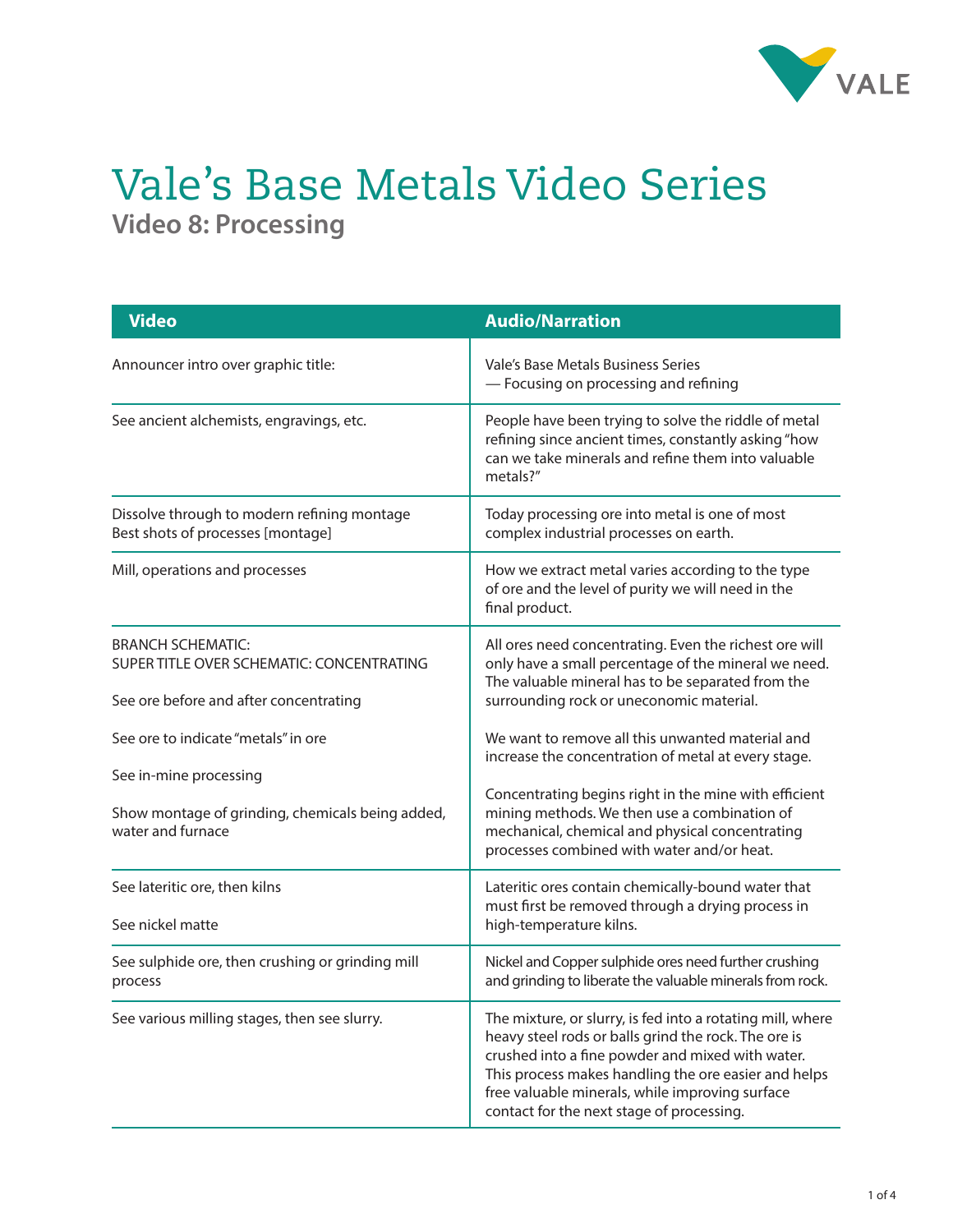## Video 8: Processing (cont'd)

| <b>Video</b>                                                                                                         | <b>Audio/Narration</b>                                                                                                                                                                                         |
|----------------------------------------------------------------------------------------------------------------------|----------------------------------------------------------------------------------------------------------------------------------------------------------------------------------------------------------------|
| See feed slurry, then multiple screen/montage of<br>various stages: flotation, blast furnace, smelters,<br>cathode,  | The feedstock produced requires further concentration<br>of the valuable minerals.<br>Depending on the type of ore and the final product                                                                       |
|                                                                                                                      | required, we can choose different types of processing.                                                                                                                                                         |
| BRANCH SCHEMATIC: show flow-sheet in simplified<br>path: flow to SUPER TITLE OVER SCHEMATIC:<br>Flotation/separation | The main mineral processing method for copper-nickel<br>sulphide is flotation separation.                                                                                                                      |
| See processes in various locations and intensities                                                                   | Different minerals respond to water and to various<br>added chemicals in diverse ways.                                                                                                                         |
| See froth in detail                                                                                                  | By knowing the minerals' respective surface                                                                                                                                                                    |
| See froth, bubbles and skimming                                                                                      | properties, we can separate the different minerals in<br>the feedstock.                                                                                                                                        |
| See water and chemical additives                                                                                     | The valuable minerals such as nickel and copper<br>adhere to the air-bubbles which form the froth floating<br>on the surface and can be skimmed off.                                                           |
|                                                                                                                      | The flotation process can include a number of different<br>stages, each stage allowing ever-more intense<br>concentration of the different base metals. At the same<br>time, trace impurities can be rejected. |
| See dryer processing                                                                                                 | The concentrate that results is filtered and dried.<br>The concentrated powder must be further refined to                                                                                                      |
| See powder concentrate                                                                                               | remove iron, sulfur and other impurities.                                                                                                                                                                      |
| BRANCH SCHEMATIC: show flow-sheet in simplified<br>path: Refining                                                    | The choice of method for the next stage is either<br>water-based or fire-based.                                                                                                                                |
| Smelter or Hydromet path See water vs fire processing<br>b-roll side-by-side, imagery                                | The water-based process method is called<br>hydrometallurgical refining, or "hydromet" for short.                                                                                                              |
| SUPER TITLE OVER SCHEMATIC:<br>HYDROMETALLURGICAL REFINING                                                           | Hydromet processing uses water-based chemical<br>treatment to extract nickel from the concentrate and<br>refine it to finished nickel.                                                                         |
| See hydromet plant flow-sheet schematic                                                                              |                                                                                                                                                                                                                |
| See Goro operations<br>See Long Harbour processes                                                                    | This leading edge technology is at the heart of Vale's<br>new facilities at Goro, New Caledonia and Long<br>Harbour Canada. Hydromet is also used at Tres Valles in<br>Chile with biological agents and acid.  |
| Overview of the plants                                                                                               |                                                                                                                                                                                                                |
|                                                                                                                      | Hydromet technology totally eliminates smelting and<br>the air emissions it produces.                                                                                                                          |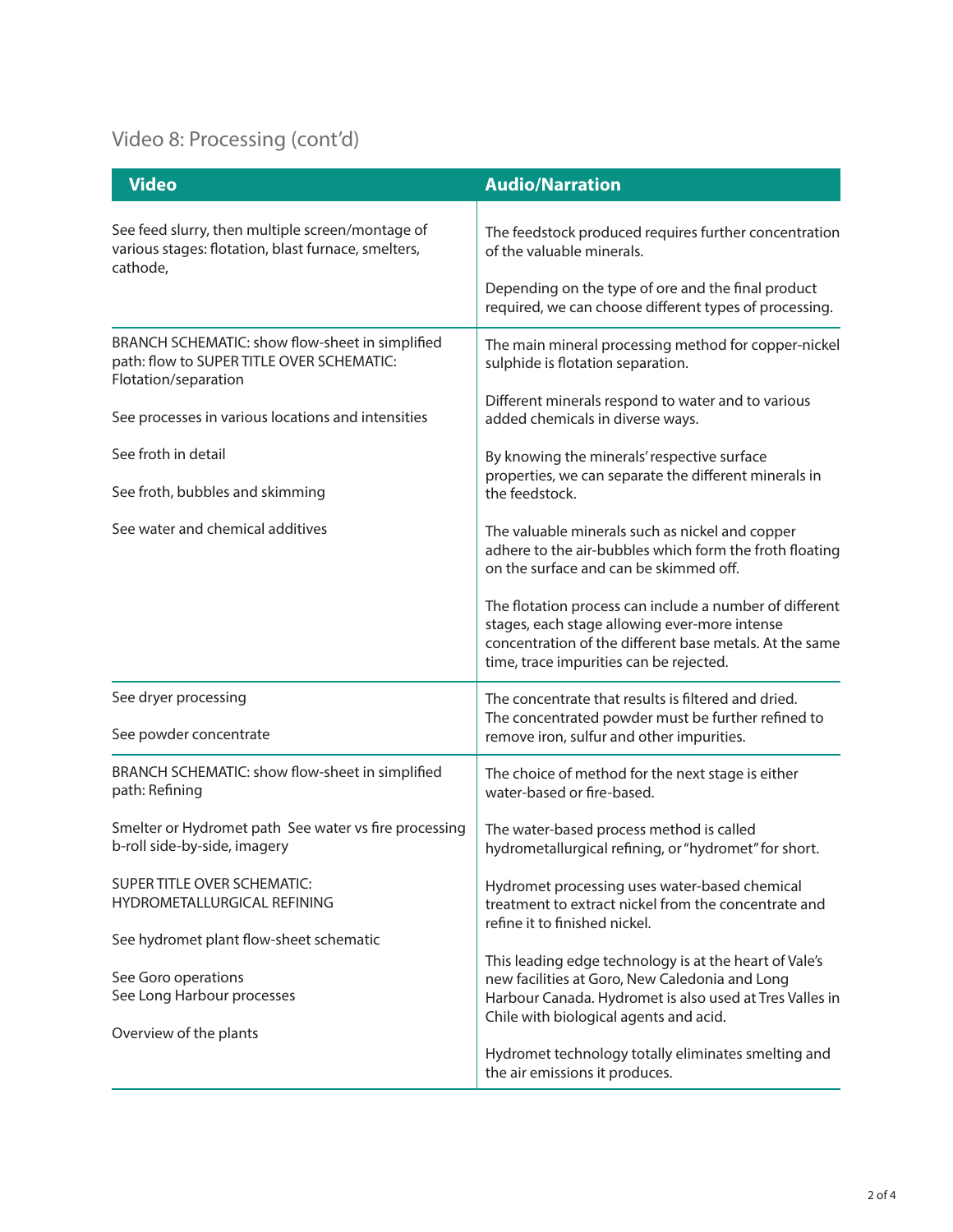## Video 8: Processing (cont'd)

| <b>Video</b>                                                          | <b>Audio/Narration</b>                                                                                                                                                                                      |
|-----------------------------------------------------------------------|-------------------------------------------------------------------------------------------------------------------------------------------------------------------------------------------------------------|
| Pyrometallurgical examples<br><b>BRANCH SCHEMATIC super: SMELTING</b> | This differs from the ancient and traditional method of<br>metal refining that uses fire. The fire-based process, or<br>smelting, is called Pyrometallurgy.                                                 |
|                                                                       |                                                                                                                                                                                                             |
| See smelting in furnace<br>See schematic of modern oxygen furnaces    | This process, used by Vale in Canada, Indonesia and<br>Brazil, uses thermal treatments to extract metals and<br>takes place in powerful Flash or Electric furnaces.                                         |
|                                                                       | Modern smelting furnaces have changed dramatically.<br>They have been re-designed and calibrated to reduce<br>emissions and remove impurities.                                                              |
|                                                                       | The result of smelting and converting is a liquid metal<br>matte and a fluid slag containing iron silicates.                                                                                                |
| See matte<br>Slag re-furnacing<br>Slag pour, Sudbury                  | Slags are re-processed in an electric furnace to recover<br>any residual nickel and copper. The remaining slag is<br>safely sequestered in berms prior to re-vegetation.                                    |
| <b>BRANCH SCHEMATIC: FLUID-BED ROASTING</b>                           | The liquid metal matte is then further refined with a<br>variety of processes.                                                                                                                              |
| See Sudbury FBR, process shots, then see nickel oxide<br>products     | Fluid-bed roasting suspends the fine particles in a<br>stream of hot gases to produce high-grade nickel<br>oxides.                                                                                          |
| Off-gas scrubbing technology                                          | Vale in Sudbury, Canada has invested heavily in new<br>fluid-bed roaster scrubbing technology to capture<br>sulphur dioxide gas and convert it to sulphuric acid<br>and liquid sulphur dioxide for re-sale. |
| <b>BRANCH SCHEMATIC: Carbonyl processing</b>                          | Another method, the carbonyl process, uses the<br>chemical reaction between carbon monoxide and<br>nickel to produce high-purity nickel pellets and<br>powders.                                             |
| See Wales, See pellets                                                |                                                                                                                                                                                                             |
| <b>BRANCH SCHEMATIC: ELECTROWINNING</b><br>See process                | Electrowinning, which refers to the passage of an<br>electrical current through the solution, is used to<br>plate high purity copper from the residue of the nickel<br>carbonyl process.                    |
| See more detailed copper refining and products                        | Copper sulphide concentrate containing 33% copper<br>can be produced in the mill by flotation, or it can<br>further refined to nearly 99% purity.                                                           |
| See PGM products<br>See end-uses                                      | The platinum group metals, cobalt, gold and silver<br>are also recovered at different stages throughout the<br>refining process, as these trace minerals are found in<br>the same ore.                      |